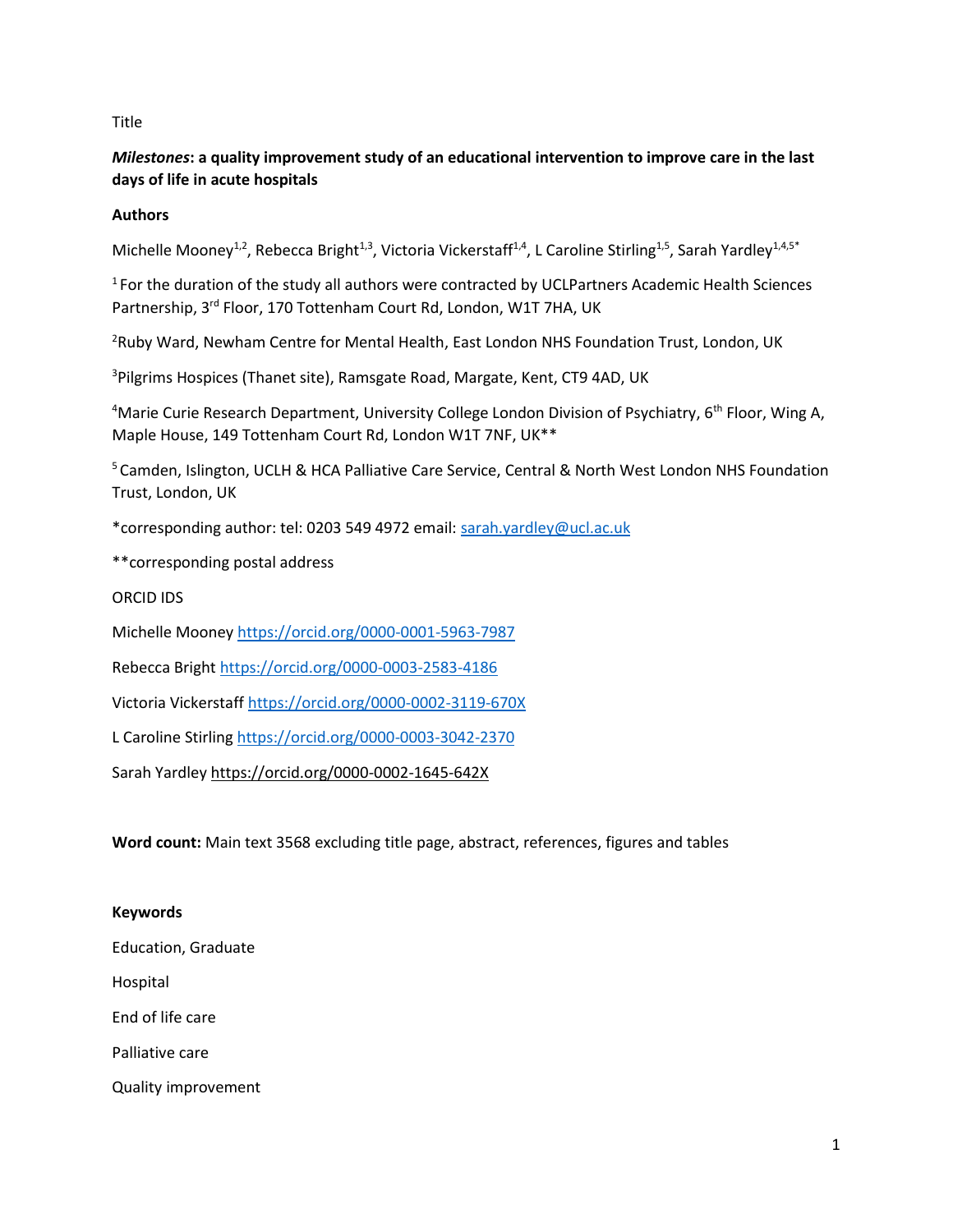## **Abstract (250)**

**Background:** Approximately 460,000 people die annually in England. Three-quarters of deaths are expected. Health Education England is prioritising upskilling of clinical staff in response to reports of poor care quality in the last days of life in acute hospitals, where almost half of all deaths occur. This study explores the impact of an end of life care (EoLC) educational intervention, *Milestones*, in acute hospital trusts in Greater London.

**Methods:** This is a mixed methods study. Learners completed a questionnaire pre- (n=462), immediately post- (n=495) and 3-8 months post- (n=37) intervention. The questionnaire measured learner confidence in EoLC covering the National Health Service adopted 'Priorities for the Care of the Dying Person'. Paired t-tests were used to determine statistically significant difference in learner confidence pre- and postintervention. A convenience sample of learners ( $n=7$ ) and educators ( $n=5$ ) were recruited to qualitative semi-structured interviews that sought to understand if, how and why *Milestones* worked. Data were analysed using a thematic approach.

**Results:** A statistically significant increase in learner confidence across all five priorities of care' was sustained up to 8 months (p < 0.001). Interviewees wanted to discuss wider challenges in EoLC related to the organisations and cultural contexts in which they worked. Concerns included balancing hope when decision-making, learning as a multidisciplinary team and emotional impact.

**Conclusions:** The findings suggest that *Milestones* is a flexible, beneficial resource for teaching EoLC that facilitates enhanced learner engagement. Understanding generated about wider concerns can inform future educational material development, organizational process and research study design.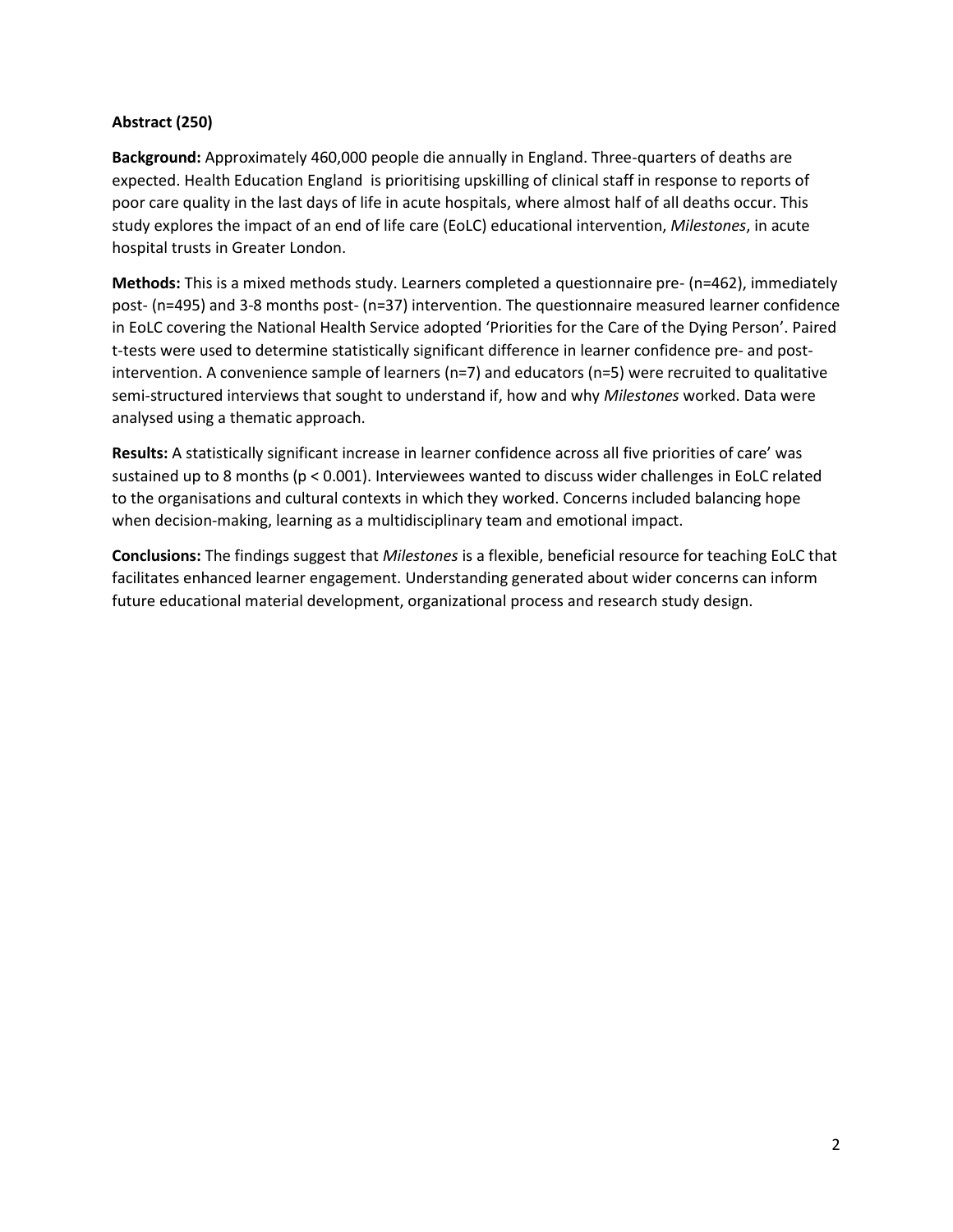## **Main text**

# **BACKGROUND**

World Health Organisation (WHO) predicts global deaths will rise to >79 million by 2040 from 58 million in 2019.[1] This pattern is mirrored in United Kingdom data,[2-4] posing significant challenges including effective care for dying people.

Three-quarters of deaths are expected.[5] Most people would prefer to die at home[6] but many in England die in acute hospitals (45.4% of deaths in 2018).[7] While policy shifts may reduce proportions of patients dying in acute hospitals, rising death rates mean that absolute numbers are still likely to rise without further major changes in healthcare systems.[7]

High quality end of life care (EoLC) in acute hospitals is often lacking[8-9] impacting patients, carers and healthcare staff.[10] Better education and training is needed to support change.[11] Health Education England (HEE) aims to build a "flexible and adaptive workforce"[12] to ensure that the National Health Service (NHS) meets future demands.

The use of blended learning (defined as a combination of face-to-face learning and either synchronous or asynchronous e-learning[13]) to deepen knowledge in EoLC[14] and embed learning across settings may help.[15] A major problem for previous initiatives is failure to adequately consider the impact of existing organizational context and culture.[15-16]

There are no known studies evaluating acute hospital postgraduate education interventions on EoLC that meet the criteria of: (1) being modelled on experiential learning principles; (2) designed to be tailored to local needs, and; (3) run by *in situ* educators. We report qualitative and quantitative evaluation data from a study using *Milestones*: an EoLC education intervention to address the need for experiential situated learning.

# **METHODS**

# **Aim**

To evaluate learner and educator experiences and the potential impact of *Milestones*.

# **Study design**

Our study was conceptually orientated to a constructionist approach, drawing on theories of experiential learning[17] in the design of the intervention and analysis. Mixed methods were used. A timeline is provided in figure 1.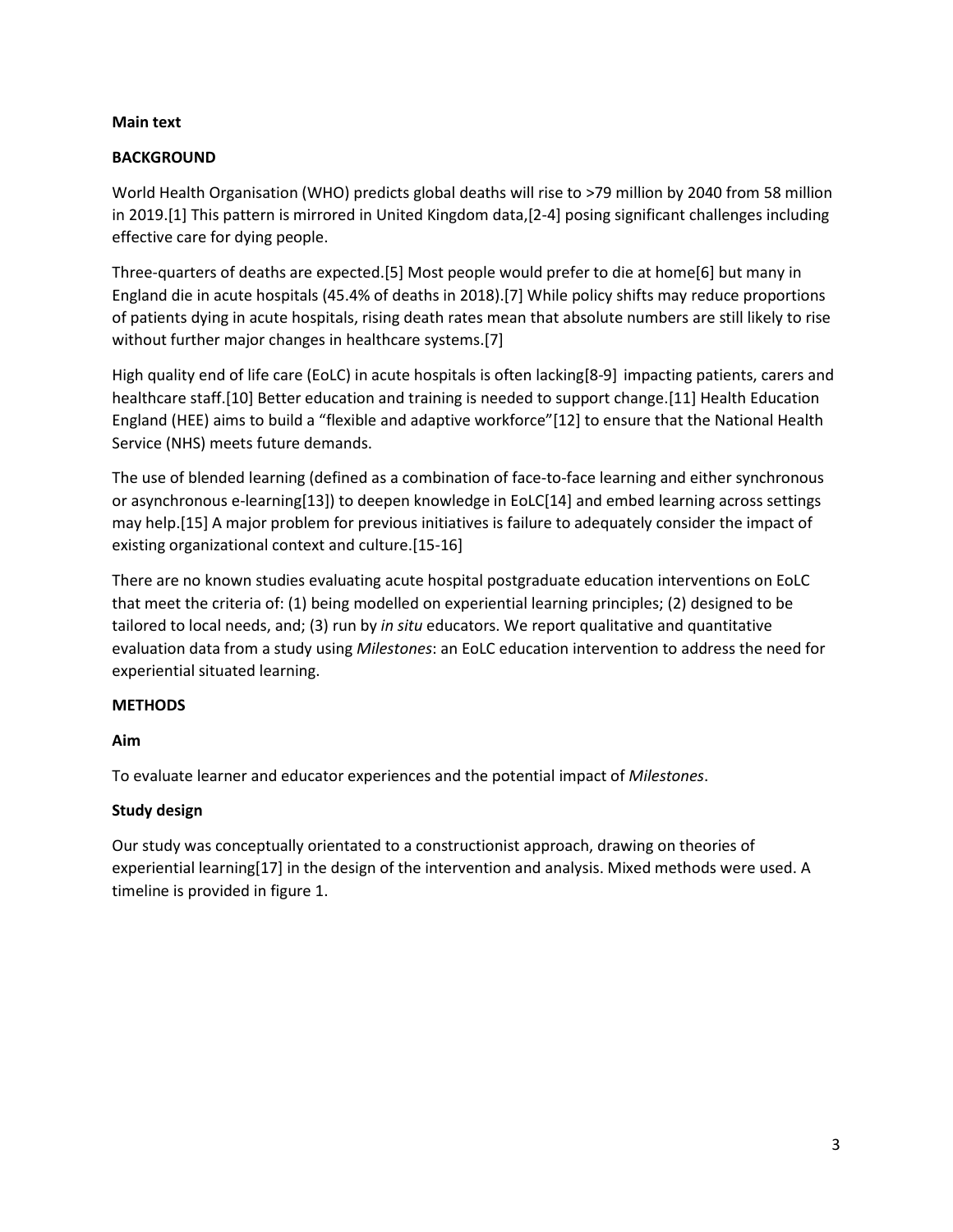# **Figure 1: Timeline of the development of Milestones and its evaluation process in North Central & East London (NCEL)**

## **Insert figure 1 here**

## **Ethical approval**

NHS ethical approval was not required.[18] Informed consent was gained from participants. Data were collected and stored in accordance with UK Data Protection legislation.

## **Setting**

EoLC educators from NHS Acute Hospital Trusts in the catchment area of UCLPartners Academic Health Science Network (a London-based partnership of academic organisations, NHS Trusts, industry, patients and others) were invited to a *Milestones* 'Train the Trainer' session over an initial period of 4 months. Once an educator had attended, access to *Milestones* was given. Implementation of *Milestones* during and after the study was supported by the creation of a Community of Practice, linking EoLC leads and educators from acute hospital trusts throughout London.

## **Intervention**

Funded by HEE (North Central and East London) in 2015, *Milestones* was developed by the UCLPartners EoLC team. *Milestones* is a suite of materials to support the training of clinical and non-clinical staff in care in the last days of life. It comprises a 17-minute bespoke film following a patient and their carer during the last days of life in an acute hospital setting, and a comprehensive guide for five experiential interactive teaching sessions based on different aspects of care; a reflection on the overall trajectory, recognition of deterioration, effective communication, making an individualized plan of care and physical care in the last days of life. The material was piloted with professionals, patients and carers. The Priorities for Care of the Dying Person[5] are referenced throughout. Supporting materials also include advice on how to encourage learner interaction, modify session length and adjust to baseline knowledge.

# **Recruitment**

A convenience sample of volunteer learners and educators from acute hospitals were recruited to the study on attending or teaching *Milestones* sessions respectively. Anyone attending a Milestones session as either a learner or teacher was eligible to volunteer for the study. Quantitative data were received from seven acute hospital trusts across London and Essex. Four trusts (3 in London and 1 in Essex) provided enough learner/educator information for follow up data collection. On completion of learner pre- and immediately post- confidence questionnaires / educator feedback forms, those who were willing to participate completed a consent form and provided details in order to complete a further electronic confidence survey. These learners/educators were then invited to participate in semistructured telephone interviews, which took place 5 or 6 months after their *Milestones* education session.

# **Data collection**

The process of data collection is shown in figure 2. Quantitative data were collected from learners through a standardized confidence questionnaire on paper pre- and immediately post- sessions, and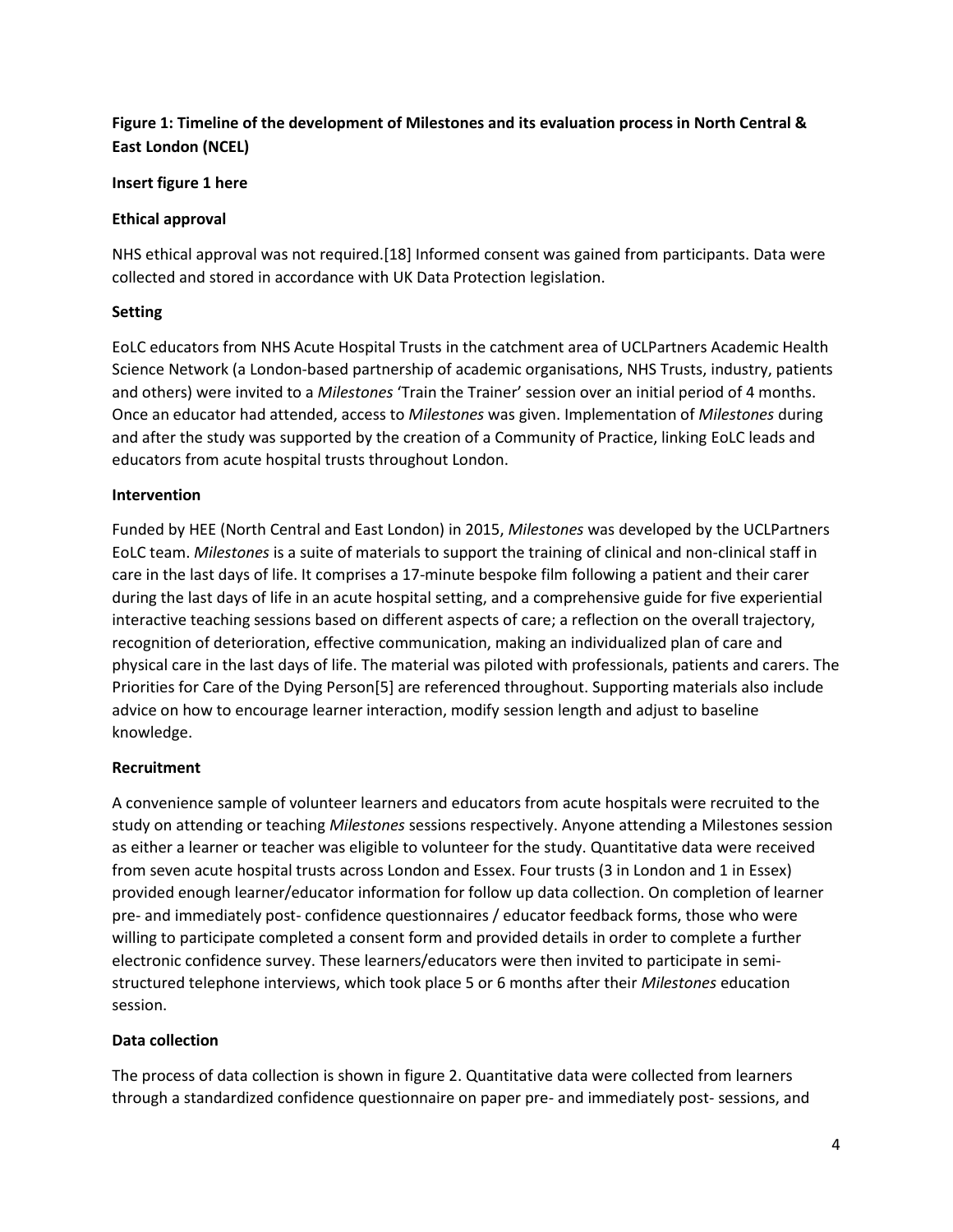electronically after 3 to 8 months. Semi-structured interviews were carried out by RB. All educator and four learner interviews were by telephone due to the geographical area covered. Three further learner interviews were face-to-face. Field notes were made during and after each interview. Interviewees consented for the interviews to be audio-recorded and transcribed for thematic analysis.

## **Figure 2: The inclusion of learners and educators in the evaluation with rates of response**

## **Insert figure 2 here**

## **Data analysis**

The questionnaire used a 7-point Likert scale for 9 questions, which covered all areas of the Priorities for the Care of the Dying Person (Recognise (1 question), Communicate/ Involve (4 questions), Plan and Do (3 questions) and Support (1 question)). Using paired t-tests, comparison has been made between pre-, immediately post- and 3-8 months post- training.

Interviews were transcribed verbatim then anonymized for analysis.[19] Field notes were also analysed. Coding was completed by RB and MM using inductive techniques. One learner interview was coded separately by MM and RB to develop an agreed coding framework. RB and MM then met with SY to discuss further emerging codes as coding progressed. SY also second coded three interviews to ensure consistency. RB, MM and SY developed initial themes and discussed with CS to agree metathemes. Constant comparison was undertaken with identification of examples to illustrate relationships between codes, themes, metathemes and the original narrative. Although the interviews focused on *Milestones*, participants talked about wider challenges and concerns in EoLC. The findings therefore reflect this broader context.

## **RESULTS**

Nine trusts provided initial learner data after a total of 47 teaching sessions. One trust was excluded due to local reporting error (1 session). Data was missing from seven sessions across other trusts. Table 1 shows role and department of learners responding to the survey. The majority were staff nurses, either on General Medical or Care of the Elderly wards.

**Table 1: Table to show the number and percentage of learners by role and department who completed the questionnaire pre- and/or immediately post-** *Milestones* **session, and those who completed it again at 3 to 8 months after session).** 

|                                                  | Learners (%) | 3 to 8 months post |
|--------------------------------------------------|--------------|--------------------|
|                                                  | $n = 5951$   | training (%)       |
|                                                  |              | $n = 37$           |
| Role:                                            |              |                    |
| Allied Health Professional                       | 28(4.7)      | 7(18.9)            |
| Senior medic (Consultant, SpR/Staff Grade)       | 16(2.7)      | 2(5.4)             |
| Junior medic (SHO, FY2, FY1)                     | 52(8.7)      | 0(0.0)             |
| <b>Medical Student</b>                           | 1(0.2)       | 0(0.0)             |
| Senior Nurse (Matron, Clinical Nurse specialist) | 9(1.5)       | 2(5.4)             |
| <b>Staff Nurse</b>                               | 295 (49.6)   | 24 (64.9)          |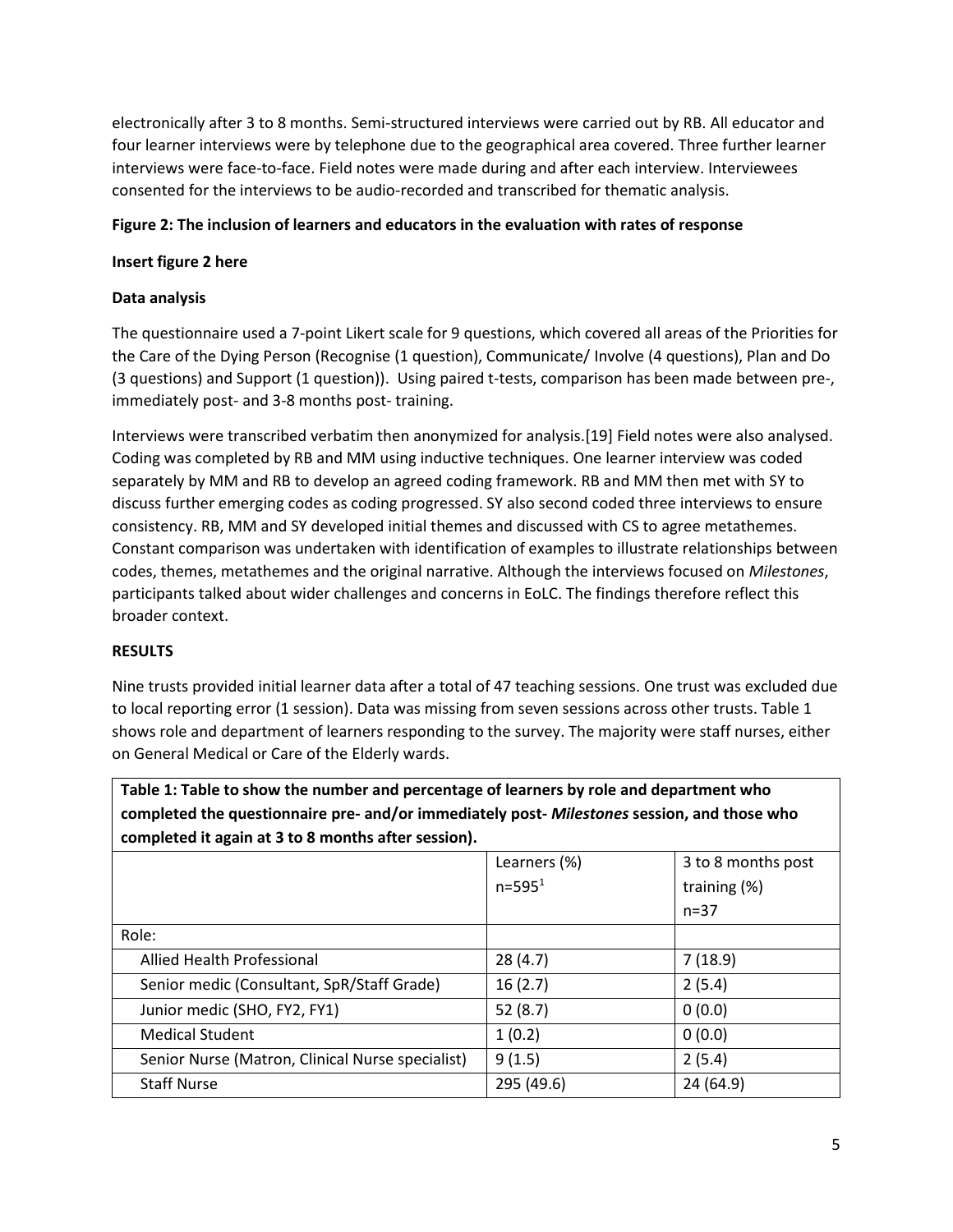| <b>Health Care Assistant</b>                                                                                | 38(6.4)    | 0(0.0)    |  |  |  |
|-------------------------------------------------------------------------------------------------------------|------------|-----------|--|--|--|
| Other clinical                                                                                              | 140 (23.5) | 0(0.0)    |  |  |  |
| Unknown                                                                                                     | 16(2.7)    | 2(5.4)    |  |  |  |
| Department:                                                                                                 |            |           |  |  |  |
| Acute services (A&E, AMU)                                                                                   | 17(2.9)    | 5(13.5)   |  |  |  |
| Medical, incl Care of the Elderly                                                                           | 273 (45.9) | 14 (37.9) |  |  |  |
| <b>Critical Care</b>                                                                                        | 42(7.0)    | 5(13.5)   |  |  |  |
| Haemato-oncology                                                                                            | 83 (13.9)  | 3(8.1)    |  |  |  |
| Surgery, including Obstetrics and Gynaecology,                                                              | 63 (10.6)  | 3(8.1)    |  |  |  |
| Orthopaedics                                                                                                |            |           |  |  |  |
| Other                                                                                                       | 26(4.4)    | 5(13.5)   |  |  |  |
| Unknown                                                                                                     | 91(15.3)   | 2(5.4)    |  |  |  |
| <sup>1</sup> Note: 452/595 pre-training questionnaires and 488/595 immediately post-training questionnaires |            |           |  |  |  |
| were used in the analyses.                                                                                  |            |           |  |  |  |

Table 2 provides learner confidence questionnaire results comparing pre- and immediately post- the *Milestones* session, and pre- and between 3-8 months after the *Milestones* session.

*Milestones* had a statistically significant improvement in confidence scores: both total score and in all sub-domains (p <0.001 for all domains). On average, the participants total score increased by 10.01 points (95% Confidence Interval 9.26, 10.76) from pre- to immediately post- training (p < 0.001). The training had a long term effect with the 3-8 month post-training scores being consistent with those immediately post- training.

#### **Table 2: Learner confidence questionnaire results**

If participants were missing less than 50% of the questionnaire (4 or fewer items) we imputed the missing values to allow a total score to be calculated. If participants were missing greater than 50% of the questionnaire, the data was not used in the analysis (this occurred on 2 occasions pretraining and 4 occasions post training).

|                                      | Confidence<br>pre<br>training | Confidence<br>immediately<br>post<br>training | $3-8$<br>months<br>post<br>training | Comparison pre-versus immediately<br>post training                 |                                           | Comparison pre-versus 3-8 months<br>post training |                                                                   |                                           |              |
|--------------------------------------|-------------------------------|-----------------------------------------------|-------------------------------------|--------------------------------------------------------------------|-------------------------------------------|---------------------------------------------------|-------------------------------------------------------------------|-------------------------------------------|--------------|
|                                      | $N = 452^2$<br>Mean (SD)      | $N = 4882$<br>Mean (SD)                       | $N=37$<br>Mean<br>(SD)              | $(N=427)$<br>Mean<br>difference<br>(95%<br>Confidence<br>Interval) | <b>Standardised</b><br>mean<br>difference | p-<br>values                                      | $(N=37)$<br>Mean<br>difference<br>(95%<br>Confidence<br>Interval) | <b>Standardised</b><br>mean<br>difference | p-<br>values |
| <b>Total Score</b><br><b>Domains</b> | 38.90<br>(10.72)              | 48.63<br>(8.91)                               | 48.9<br>(9.38)                      | 10.01<br>(9.26,<br>10.76)                                          | 1.01                                      | < 0.001                                           | 10.00<br>(6.43,<br>13.5)                                          | 0.94                                      | < 0.001      |
|                                      |                               |                                               |                                     |                                                                    |                                           |                                                   |                                                                   |                                           |              |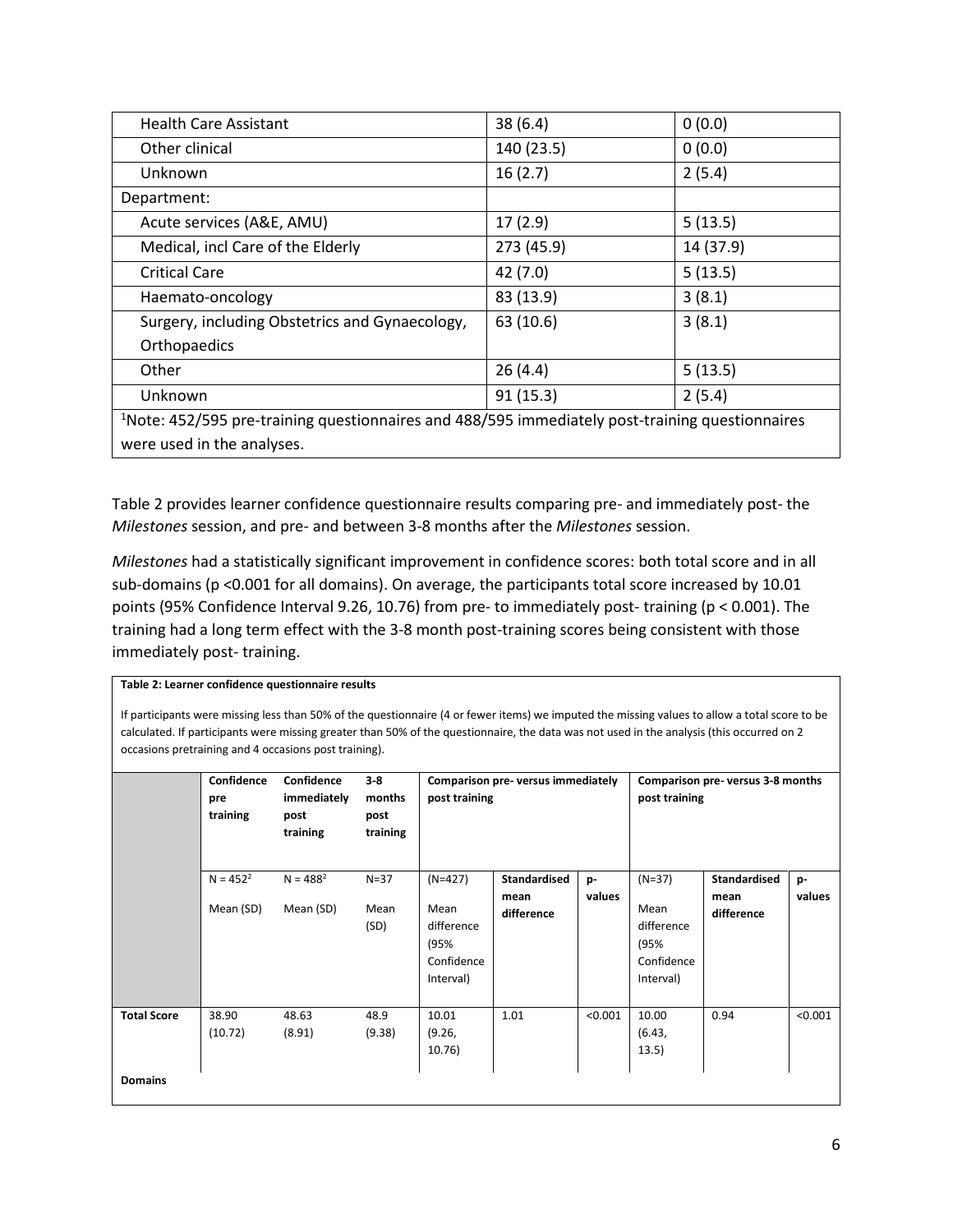| Recognise                                                                                                                                            | 4.77(1.32) | 5.60   | 5.78   | 0.87   | 0.72 | < 0.001 | 1.02   | 0.78 | < 0.001 |
|------------------------------------------------------------------------------------------------------------------------------------------------------|------------|--------|--------|--------|------|---------|--------|------|---------|
|                                                                                                                                                      |            | (1.08) | (1.08) | (0.77, |      |         | (0.58, |      |         |
|                                                                                                                                                      |            |        |        |        |      |         |        |      |         |
|                                                                                                                                                      |            |        |        | 0.97)  |      |         | 1.45)  |      |         |
| <b>Communicate</b>                                                                                                                                   | 16.34      | 20.98  | 20.7   | 4.85   | 1.02 | < 0.001 | 4.37   | 0.85 | < 0.001 |
| $/$ Involve <sup>3</sup>                                                                                                                             | (5.19)     | (4.38) | (4.15) | (4.48, |      |         | (2.65, |      |         |
|                                                                                                                                                      |            |        |        | 5.22   |      |         | 6.08   |      |         |
|                                                                                                                                                      |            |        |        |        |      |         |        |      |         |
| Plan <sup>3</sup>                                                                                                                                    | 13.15      | 16.40  | 16.36  | 3.25   | 0.86 | < 0.001 | 3.21   | 0.77 | < 0.001 |
|                                                                                                                                                      | (4.12)     | (3.33) | (4.49) | (2.96, |      |         | (1.81, |      |         |
|                                                                                                                                                      |            |        |        | 3.54)  |      |         | 4.60   |      |         |
|                                                                                                                                                      |            |        |        |        |      |         |        |      |         |
| <b>Support</b>                                                                                                                                       | 4.65(1.44) | 5.65   | 6.05   | 1.04   | 0.83 | < 0.001 | 1.41   | 1.00 | < 0.001 |
|                                                                                                                                                      |            | (1.10) | (0.91) | (0.93, |      |         | (0.93, |      |         |
|                                                                                                                                                      |            |        |        | 1.16)  |      |         | (1.88) |      |         |
|                                                                                                                                                      |            |        |        |        |      |         |        |      |         |
| <sup>2</sup> 68 pre-training and 80 immediately post-training questionnaires had to be excluded because of incomplete data or local reporting error. |            |        |        |        |      |         |        |      |         |
|                                                                                                                                                      |            |        |        |        |      |         |        |      |         |
| <sup>3</sup> Communicate/Involve domain was represented on the questionnaire by four questions and the plan domain was represented by three          |            |        |        |        |      |         |        |      |         |
| questions rather than the one question for the other domains (recognise and support), hence the higher total score attributed to the                 |            |        |        |        |      |         |        |      |         |

domain.

The seven learners and five educators interviewed were a convenience sample from three trusts. Tables 3-4 show demographic information for interviewees. To preserve anonymity data is numbered: educators E1-E5; learners L1-L7.

| Table 3: Demographics of Learners and Educators interviewed                                                       |                      |                |        |                |        |  |
|-------------------------------------------------------------------------------------------------------------------|----------------------|----------------|--------|----------------|--------|--|
|                                                                                                                   |                      | Learners       |        | Educators*     |        |  |
| <b>Characteristic</b>                                                                                             |                      | $N=7$          | (100%) | $N=5$          | (100%) |  |
| Gender                                                                                                            | Female               | 7              | (100)  | 4              | (80)   |  |
|                                                                                                                   | Male                 | 0              | (0)    | 1              | (20)   |  |
| Trust no.                                                                                                         | 1                    | 3              | (43)   | $\mathbf{1}$   | (20)   |  |
|                                                                                                                   | 2                    | 4              | (57)   | 0              | (0)    |  |
|                                                                                                                   | 3                    | $\mathbf 0$    | (0)    | 1              | (20)   |  |
|                                                                                                                   | 4                    | n/a            | n/a    | 1              | (20)   |  |
|                                                                                                                   | 5                    | n/a            | n/a    | $\overline{2}$ | (40)   |  |
| <b>Clinical</b>                                                                                                   | <b>Nurse</b>         | 3              | (43)   | $5*$           | (100)  |  |
| <b>Background</b>                                                                                                 | Doctor               | 1              | (14)   | 0              | (0)    |  |
|                                                                                                                   | <b>Allied Health</b> | 3              | (43)   | 0              | (0)    |  |
|                                                                                                                   | Professional         |                |        |                |        |  |
| No of sessions                                                                                                    | $\Omega$             | n/a            | n/a    | 0              | (0)    |  |
| facilitated by                                                                                                    | 3<br>(60)<br>$1 - 4$ |                |        |                |        |  |
| <b>Educators</b>                                                                                                  | $5 - 10$             |                |        | 1              | (20)   |  |
|                                                                                                                   | $11 - 15$            |                |        | 0              | (0)    |  |
|                                                                                                                   | $>15$                |                |        | 1              | (20)   |  |
| <b>Time from</b>                                                                                                  | 5 months             | $\overline{2}$ | (29)   | n/a            | n/a    |  |
| <b>Milestones</b>                                                                                                 | 6 months             | 5              | (71)   | n/a            | n.a    |  |
| training to                                                                                                       |                      |                |        |                |        |  |
| interview                                                                                                         |                      |                |        |                |        |  |
| *All Educators were, or had previously been, Clinical Nurse Specialists in Palliative Care. In interviews two     |                      |                |        |                |        |  |
| educators gave their roles as End-of-life care facilitators, one as an End-of-life care programme manager, one as |                      |                |        |                |        |  |
| a clinical nurse specialist and one did not specify.                                                              |                      |                |        |                |        |  |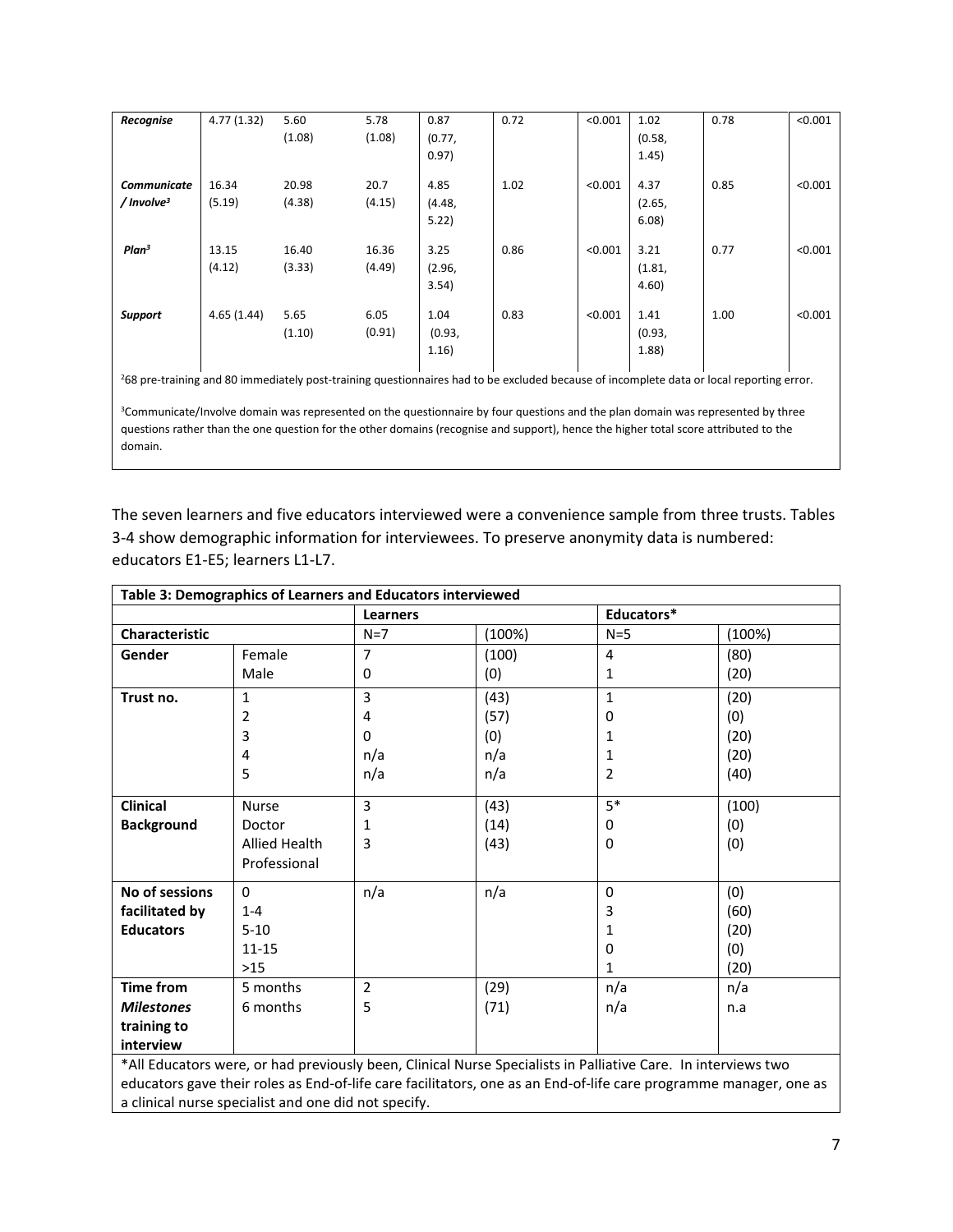| Table 4: Learner qualitative interview data code with corresponding number                    |                                              |  |  |  |
|-----------------------------------------------------------------------------------------------|----------------------------------------------|--|--|--|
| of participants in their Milestones session <sup>1</sup>                                      |                                              |  |  |  |
| <b>Qualitative Data Code</b>                                                                  | Number of participants in Milestones session |  |  |  |
| $\mathsf{L}$ 1                                                                                | 8                                            |  |  |  |
| 12                                                                                            | 3                                            |  |  |  |
| L3, L4, $L7^2$                                                                                | 24                                           |  |  |  |
| L <sub>5</sub>                                                                                | 10                                           |  |  |  |
| L6<br>8                                                                                       |                                              |  |  |  |
| <sup>1</sup> This table shows the range of groups that the learner data quoted is drawn from. |                                              |  |  |  |
| <sup>2</sup> These learners participated in the same <i>Milestones</i> session                |                                              |  |  |  |

## **Metathemes**

Within the qualitative data analysis three metathemes were identified, each representing interrelated aspects of the intervention:

- Impact of *Milestones* and key elements for delivery
- Relation of education to wider practice culture
- System concerns

Impact of Milestones and key elements for delivery

The film, described as high quality (E2) and engaging, resonated with educators' and learners' experience, and was useful for facilitating conversations around good/bad practice (E1, E3, E5, L3, L6). . Learners reported an increased confidence in recognising the dying patient, and identifying emotions associated with dying:

"Having the confidence to say that [is this patient dying?] to a senior. That can be quite difficult but going on the course gave me a little more confidence to speak out because it reinforces the importance…and how you might know that" [L6]

Learners found it useful to view situations from the patient perspective (L3, L1, L7, L2, L6), uncovered aspects of care they were not previously aware of (L7), and reported use of the film boosted their recall of learning (L3, E2). Critiques included; the film plot could have included a wider multidisciplinary team (MDT), (L5) and some doctors felt it unhelpful the junior doctor was portrayed negatively (E1), despite acknowledging this was realistic:

## *"…in fact, I had a couple of them walk out, because I think that it hit on too much of a raw nerve"* [E1]

This highlights the risk of disengagement and need for adequate support when using emotive examples in learning. There were also suggestions that covering disagreements between staff was limited (L4).

The film was emotive for both educators and learners:

*"the video does strike a lot of emotion amongst some of the staff that are there"* [E5]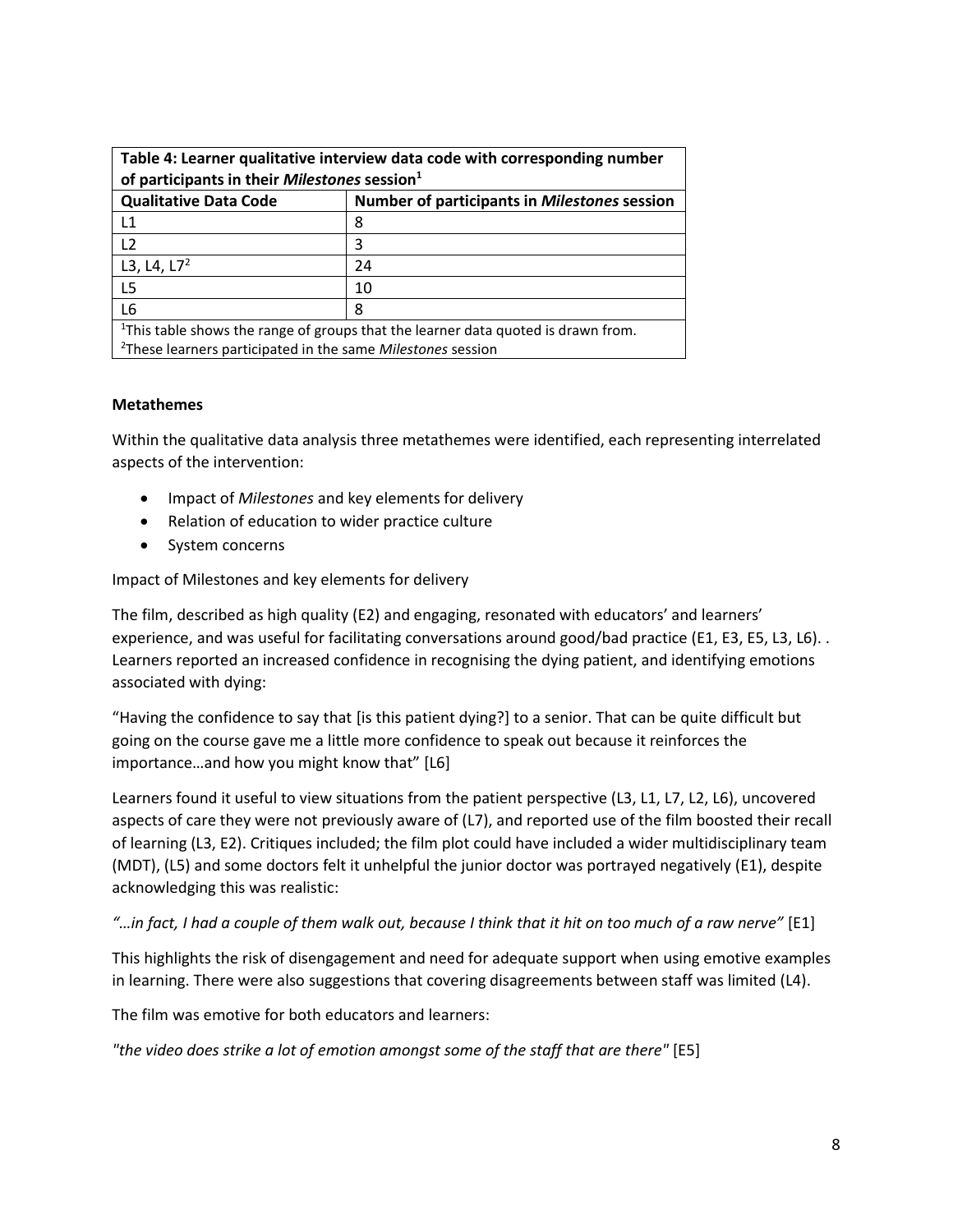Educators highlighted the need to manage distress during sessions; however most used this as an opportunity to explore emotional toil in practice and encourage learners to reflect (E1). One trust created a supplementary session covering bereavement, grief and staff support.

Learners appreciated differences to 'usual teaching', particularly reflection and group discussion (L5, L3, L6), with feedback from 'friendly' facilitators who could *'keep* [the training] *interesting'* (L3). The approach was also endorsed by educators (E1, E3, E5). Some reflected how they altered their teaching over time; moving from using slides to a more interactive approach:

# *"But now we very much allow them to interact, allowing them to really be part of the study day and not just let them sit there and be taught at"* [E5]

Some extended interaction further by complementing material e.g. with a quiz (E3). Educators appreciated the flexibility of *Milestones* which supported them to adapt to individual learner groups (E1, E4, E5), while still recognizing the need for strong facilitation skills:

# *"It really does depend on the facilitator, I think, to bring to life the material. It's what you put into it to get it out…I've found people are engaged with it if you ask the right questions"* [E4]

Training in very small groups (<4 learners) was considered less impactful; there was a richer discussion when personal experiences were shared, particularly from a range of professions (L5, L2, L6, L4). For example, having dieticians for nutrition/hydration conversations was valuable (E3). In contrast, some educators preferred a single learner group as they could focus on the role of that particular group (E2, E3). This may reflect confidence of individual educators:

# *"…but yeah the thought of carrying out a three hour session to like a mixed professional group would probably have me (laughs)…I don't know how other nurses feel about it".* [E2]

Educators chose whether to deliver each session 'back-to-back' in a day/half day or as a series over time. The time needed to prepare did not have any negative effect on educators' views (E2, E3). Learners appreciated the intensity and continuity of whole day training (L1). Educators found learners were more likely to complete all 'modules' on whole day training due to the sense of achievement (E3), but were apprehensive about the time and space required to teach in this way (E2).

# Relation of education to wider practice culture

Perceived tension between 'hope' and 'decision-making' was a strong theme. Learners described how treatment options were perceived as either 'giving up', or maintaining hope, rather than purely providing appropriate care:

# *"they need hope and they don't want to be given up on"* [L4]

Effective communication was considered both desirable and extremely challenging:

*"if you've got a Consultant who's not giving that news, or who's being a bit hopeful, or who's maybe… knows that somebody's going to die, but is still talking about the treatment, then… then how can you have those conversations"* [L4]

Lack of MDT involvement in treatment planning contributed to apprehension and uncertainty around decision-making (L5, L1), negatively affecting staff wellbeing and ability to cope with patients' deaths.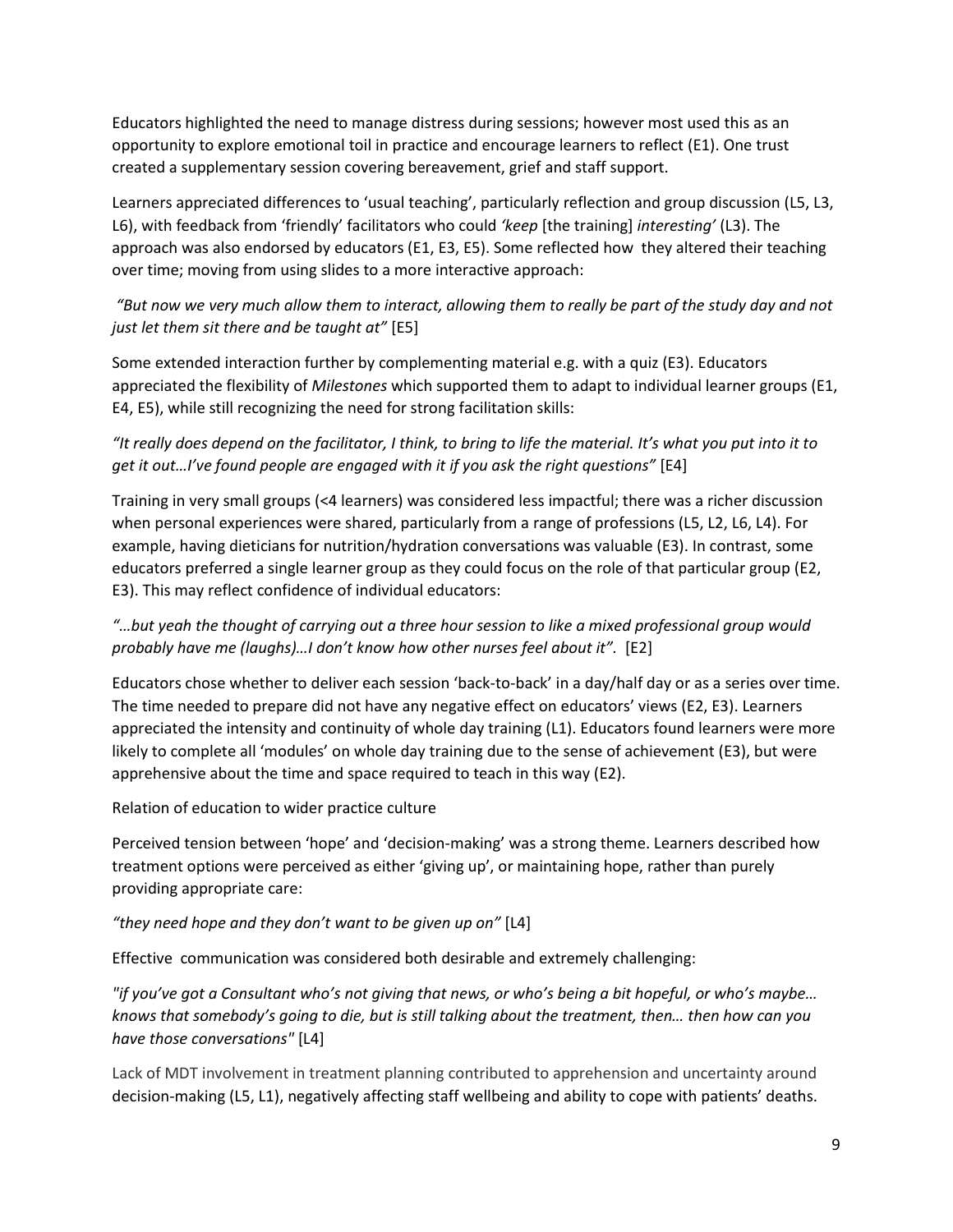Additionally, some learners felt discouraged to discuss treatment choices or decisions (L7) and dismissed by senior medical staff (L2):

"*I think it… I think it's a, that challenging discussion that you have when you're trying to say it, as a therapist, "I really think this should happen", and perhaps the Consultant or someone is saying, "Oh no, we just want to do 24 hours more" or "We want to do this" and I… I say "Why? Why?", and it's difficult to challenge someone if they're the Consultant, but, I mean I do, but… And then they're saying, "Why do you think we should?", and I'm like, "Because of these reasons …"* [L7]

Similarly, many learners maintained the belief that the parameters of what was discussed with the patient belonged to senior medical staff. The data suggest that, regardless of how participatory a consultant might be in their approach, a hierarchical legacy associated with their role remains. Other professionals and junior doctors were uncertain of what, if anything, they should convey to patients without the senior medical team speaking first:

*"Can the nurse say that* [the patient is dying] *if the consultant hasn't given that news?"* [L4]

Junior doctors felt expected to make difficult decisions, such as withdrawing active treatment, under immense pressure, when they were unfamiliar with patients and less aware of their wishes than other staff (L6, L7):

*"being on a busy ward with patients who are at the end of life can be very difficult and difficult to decide, especially as a junior, what's best and when you actively manage people and you have to decide when to stop and that's quite difficult"* [L6]

Attending to multiple demands whilst retaining their own ideologies was difficult for learners:

*"…but this time it was quite clear that he was saturating around 50% and it was going to be his last exhalation. I found it quite distressing not being able as a CT2… to have much time to spend with the family because there are another 30 patients that you need to look after. It's quite distressing not having much time…"* [L6]

Learners recognized that involving patients and carers in care planning and allowing for flexibility facilitates good practice (L6) but can also create tensions (L7, L6):

*"...sometimes we have to let people do it their way either to succeed or not, so they can see and not just because we are professionals. This is what I find working in this field because we are supposed to be doing it this way but it's not always the best way for the patient"* [L5]

*"We have the situation where patients accept it already" … "but members of the family don't want to accept it. Patients agree that they do not want to be resuscitated. The family will disagree with that and will make statements that the patient is not in the right frame of mind to make decision".* [L2]

Some were concerned that patients and their carers might wrongly assume responsibility for important decisions, such as withdrawal of treatment or do not attempt resuscitation orders:

*"...and I certainly pick up on lots who feel guilty, who say "I was made to turn off the machine, it was awful." You know, "I had to decide…"* [L4]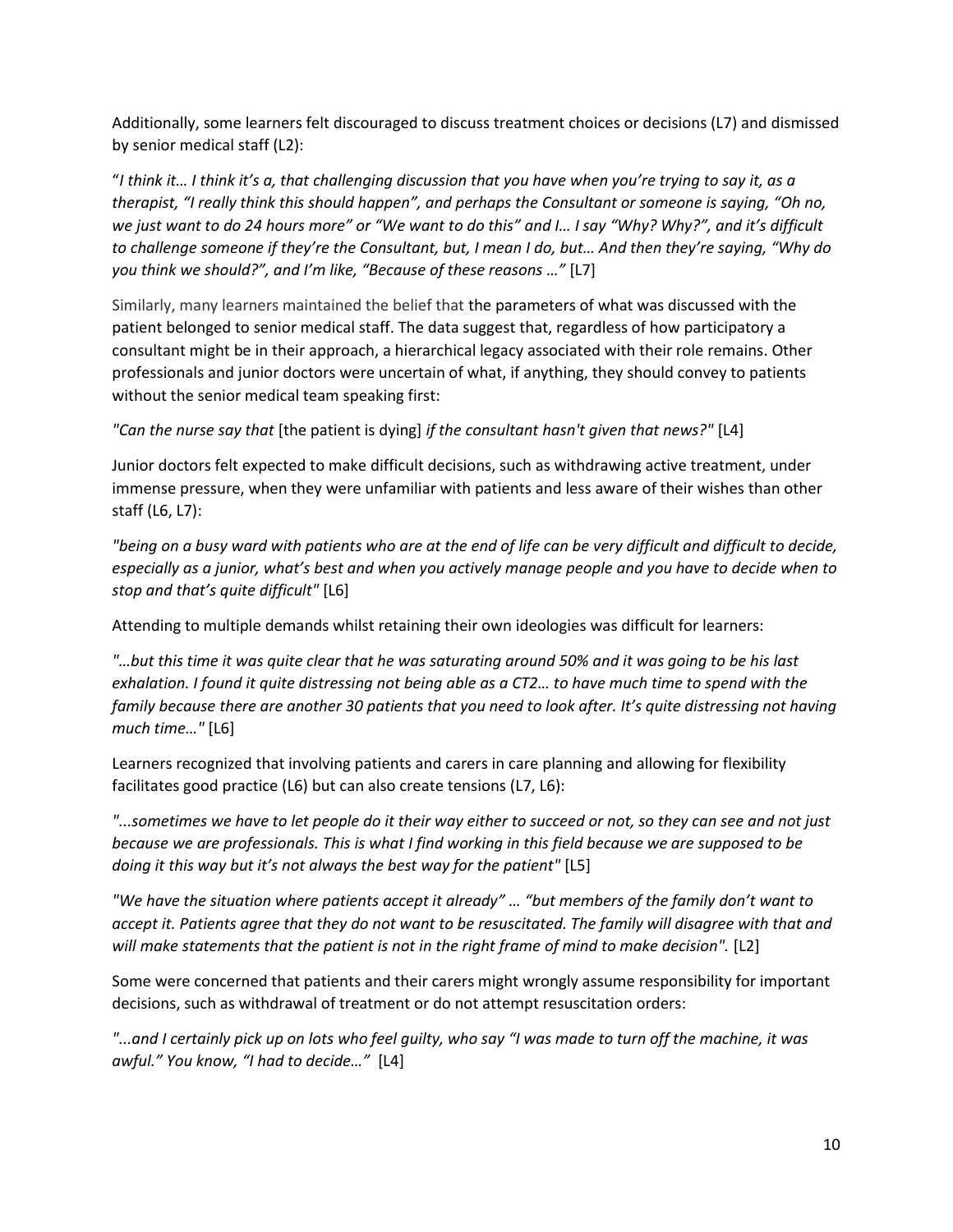while others struggled after incidents (e.g. falls) around the time of a person's death particularly if they were not present at the time of death or able to discuss with other professionals who were:

*"…you have no clue what happens…you don't know if it's your fault that that person died"* [L1]

# System concerns

Learners highlighted various factors which, if addressed, could contribute to improved EoLC. These included acute ward environments and rules, such as visiting hours(L1, L3), poorly written records and handovers, and inconsistent practices between departments (L6, L4, L5, L2, L7).

Educators were frustrated with a lack of protected time for training, both for themselves to deliver and learners to attend (E3, E4)(E1, E2, E3, E4, E5). Some learners even attended in their personal time, due to difficulties getting released from clinical work (E3, E2). Conversely, educators appreciated support and engagement from senior trust staff (E3), as well as directives such as Commissioning for Quality and Innovation targets (CQUIN) (E1).

Access to psychological support varied greatly but was generally considered lacking (L3, L3, L1, L2). Some learners found their own ways to develop following difficult experiences, but this was by no means universal:

*"You know, I always think, every scenario prepares me better for the next one. But I just realise how empty I was on the next one. Yeah, I think, I think…I'm getting there. Because I'm quite conscious of how much I want to do…so it makes me to just try to reflect a bit more every day. Could I have done this much better, could I have…You know…Otherwise…So there is that consciousness in me that is helping me to be better."* [L1]

*"I find it very difficult. Maybe it will take time for me to get used to but I have been there for 10 years already…at the end of the day you are human"* [L2]

Learners suggested a pro-active approach to support staff, such as providing reflective sessions to debrief, review and share, may be helpful in reducing emotional burnout (L2, L3, L1).

# **DISCUSSION**

The overarching aim of *Milestones* was to provide tools to help embed excellent EoLC. This evaluation revealed important underlying themes for EoLC educational interventions and suggests that *Milestones* is a beneficial resource.

Educators found the format of *Milestones* enabled a more interactive teaching style, and the variety of tools (film, role play, group activities) facilitated learner engagement. Learners highlighted the impact of relatable scenarios, and different methods for learning, including reflecting on different roles. Additionally, educators reported the modular design could be used to plan day-long sessions and provided a convenient resource for shorter sessions.

The demographic of the learner group was perceived to impact learning. This is perhaps related to the emotive nature of EoLC with more experienced staff better able to draw on their experience and share with others. Educators highlighted the educational skills and experience needed to manage difficult emotions that emerged during sessions, both their own and that of learners.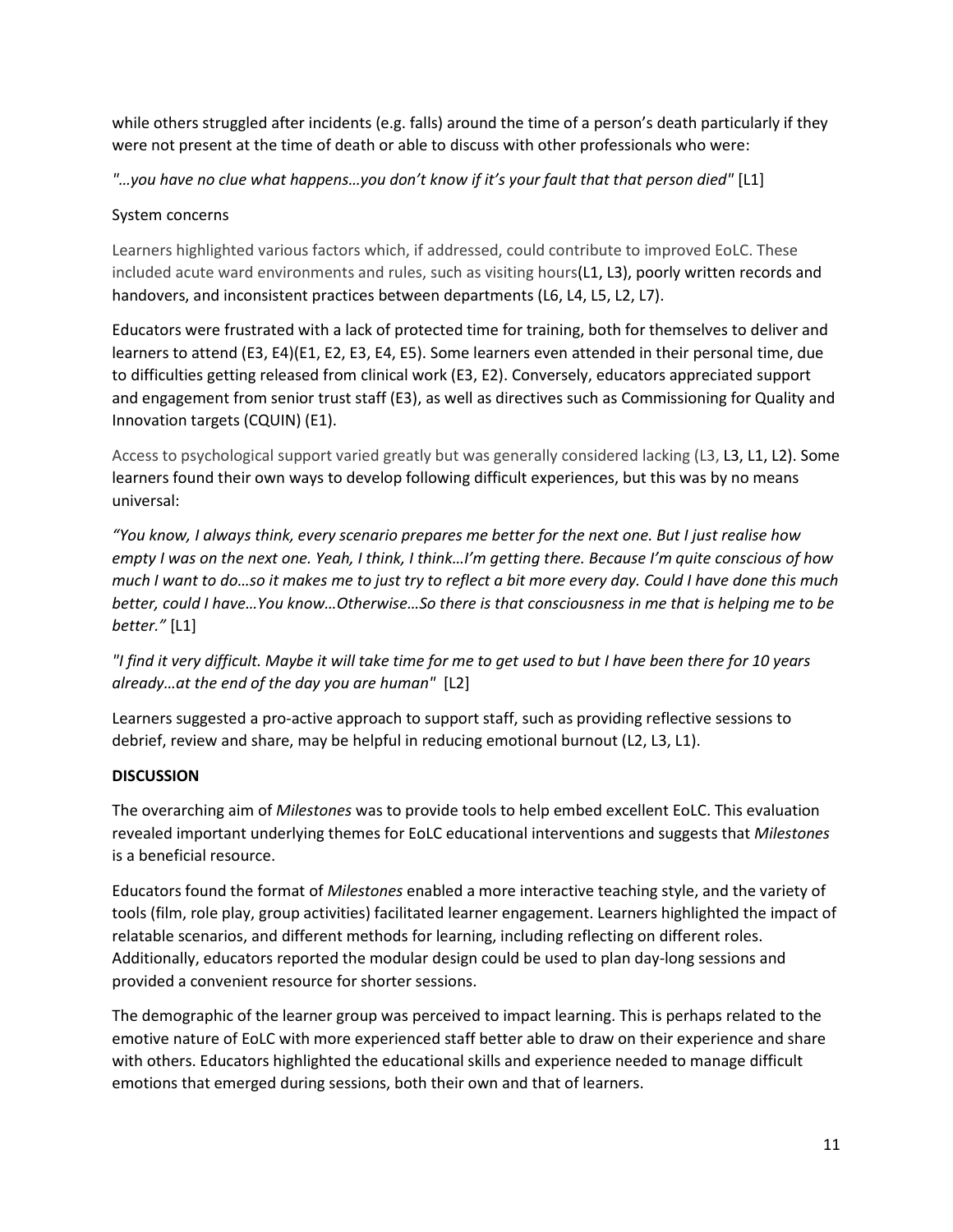Both educators and learners had contextual, organizational and cultural concerns about EoLC including: difficulty in managing unrealistic patient and family expectations when false hope is given by more senior staff; lack of inclusive MDT decision-making and communication processes; lack of psychological support for staff working under emotional strain, and; need to improve organizational processes and procedures and to enable staff to attend in-house training.

## **Strengths and limitations**

The study setting and participant cohort reflects the realities of EoLC training in acute hospitals: heterogeneous groups of learners, with varying numbers attending sessions is commonplace. As such, the findings are likely to resonate with frontline educators, and the meta-themes provide insight into underlying issues which need to be accounted for. The study timeframe was externally dictated by the intervention timetable, and sampling of participants was by convenience, consequently some key roles were not included (e.g. medical consultants) and others were not represented at follow-up. The dependence of the study team on facilitators reporting local questionnaire data meant errors could not be corrected and low numbers of returns at 3-8 months could not be addressed. Despite reaching theoretical saturation for our qualitative themes, there was only one representative from each profession other than nursing, therefore consideration of profession-specific themes was not possible . Learner recruitment was difficult, mainly as many had limited time to participate. This reflects the wider organisational challenges of attendances at training. It is possible that participants were those most interested in learning and improving EoLC, and in the absence of a control group we cannot be certain the observed changes are due to the intervention. This study does, however, provide a theoretically informed analysis of the processes at play in an EoLC education intervention in 'real life' contexts.

# **Implications and Recommendations**

Learners highlighted a double bind for doctors, who were variously criticised for not leading decisionmaking and for not working collaboratively before taking decisions. Further research to enable better understanding about what stops doctors from consulting the MDT in decisions about treatment in the context of the dying patient could help. In addition, learners highlighted the difficulty of making decisions when there was uncertainty or tension, and so further research into impact on decisionmakers would aid our understanding of how best to address learning needs.

The ability to better understand how prior learning, experience and knowledge impacts staff confidence would also enable us to better predict learner needs and so tailor educational interventions accordingly. The most significant challenge highlighted during this evaluation was that of providing good quality postgraduate training that allows learners to increase their confidence when they are in busy, high pressure environments, where time for learning is often limited. Limited opportunities to reflect is a concern. Training could be used to provide a space for reflection, but how best to do this requires further research.

# **CONCLUSIONS**

Educators found *Milestones* useful, flexible and relevant. Learners reported *Milestones* increased confidence in team communication, recognising a dying patient, and identifying difficult emotions. Learners' confidence increased immediately post training session, across four domains, and this enhanced confidence was retained in the medium term. The wider findings should be considered in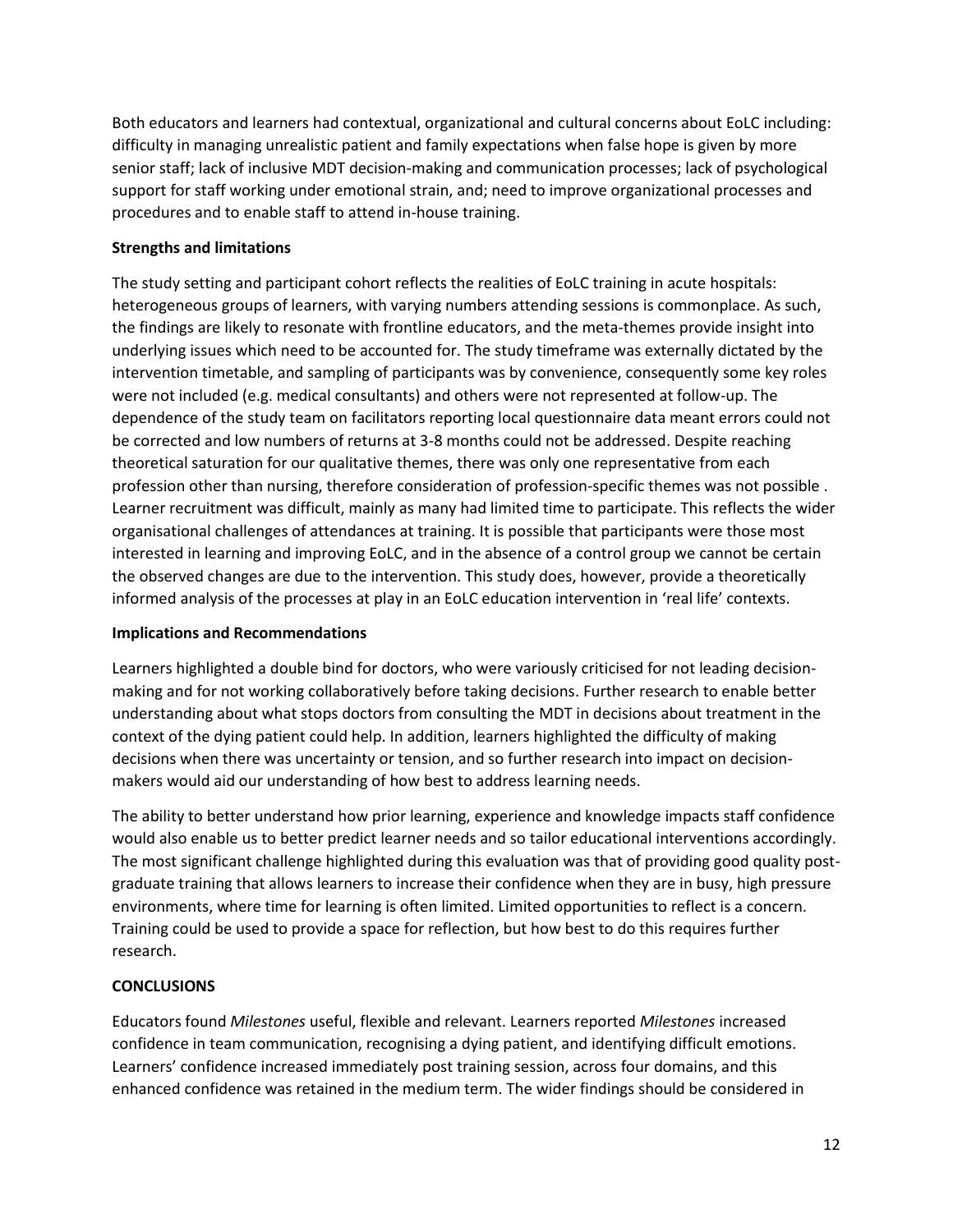future education intervention development, and in other interventions aimed at, or reliant on organizational or cultural change.

## **FIGURE LEGENDS**

Figure 1: Timeline of the development of Milestones and its evaluation process in North Central & East London (NCEL)

Figure 2: The inclusion of learners and educators in the evaluation with rates of response

## **LIST OF ABBREVIATIONS**

- QI Quality Improvement
- EoLC End of life care
- WHO World Health Organisation
- UK United Kingdom
- NHS National Health Service
- HEE Health Education England
- NCEL North, Central and East London
- AHSN Academic Health Science Network
- LACDP Leadership Alliance for Care of Dying People

## **REFERENCES**

- 1. World Health Organisation. *World Health Organisation fact sheet: projections of mortality and causes of death, 2016 to 2060.* Geneva 2016. Available at: [http://www.who.int/healthinfo/global\\_burden\\_disease/projections/en/](http://www.who.int/healthinfo/global_burden_disease/projections/en/) [accessed 28 February 2019]
- 2. Bone, A. E., Gomes, B., Etkind, S. N., *et al.* What is the impact of population ageing on the future provision of end-of-life care? Population-based projections of place of death. *Palliat Med* 2018:32; 329– 336 <https://doi.org/10.1177/0269216317734435>
- 3. Department of Health. *Long-term conditions compendium of Information. 3rd ed.* London: HMSO; 2012 Available at: [https://assets.publishing.service.gov.uk/government/uploads/system/uploads/attachment\\_data/file/216](https://assets.publishing.service.gov.uk/government/uploads/system/uploads/attachment_data/file/216528/dh_134486.pdf) [528/dh\\_134486.pdf.](https://assets.publishing.service.gov.uk/government/uploads/system/uploads/attachment_data/file/216528/dh_134486.pdf) [accessed 30 March 2019]
- 4. Etkind, S.N., Bone, A.E., Gomes, B. *et al.* How many people will need palliative care in 2040? Past trends, future projections and implications for services. *BMC Med* 2017:15;102 doi:10.1186/s12916-017-0860-2
- 5. Leadership Alliance for Care of Dying People (LACDP). One Chance to Get it Right. London; 2014 Available at

[https://assets.publishing.service.gov.uk/government/uploads/system/uploads/attachment\\_data/file/323](https://assets.publishing.service.gov.uk/government/uploads/system/uploads/attachment_data/file/323188/One_chance_to_get_it_right.pdf) 188/One chance to get it right.pdf [accessed 18 December 2019]

6. Gomes B, Calanzani N and Higginson I. Local preferences and place of death in regions within England 2010. London: Cicely Saunders International; 2011 Available at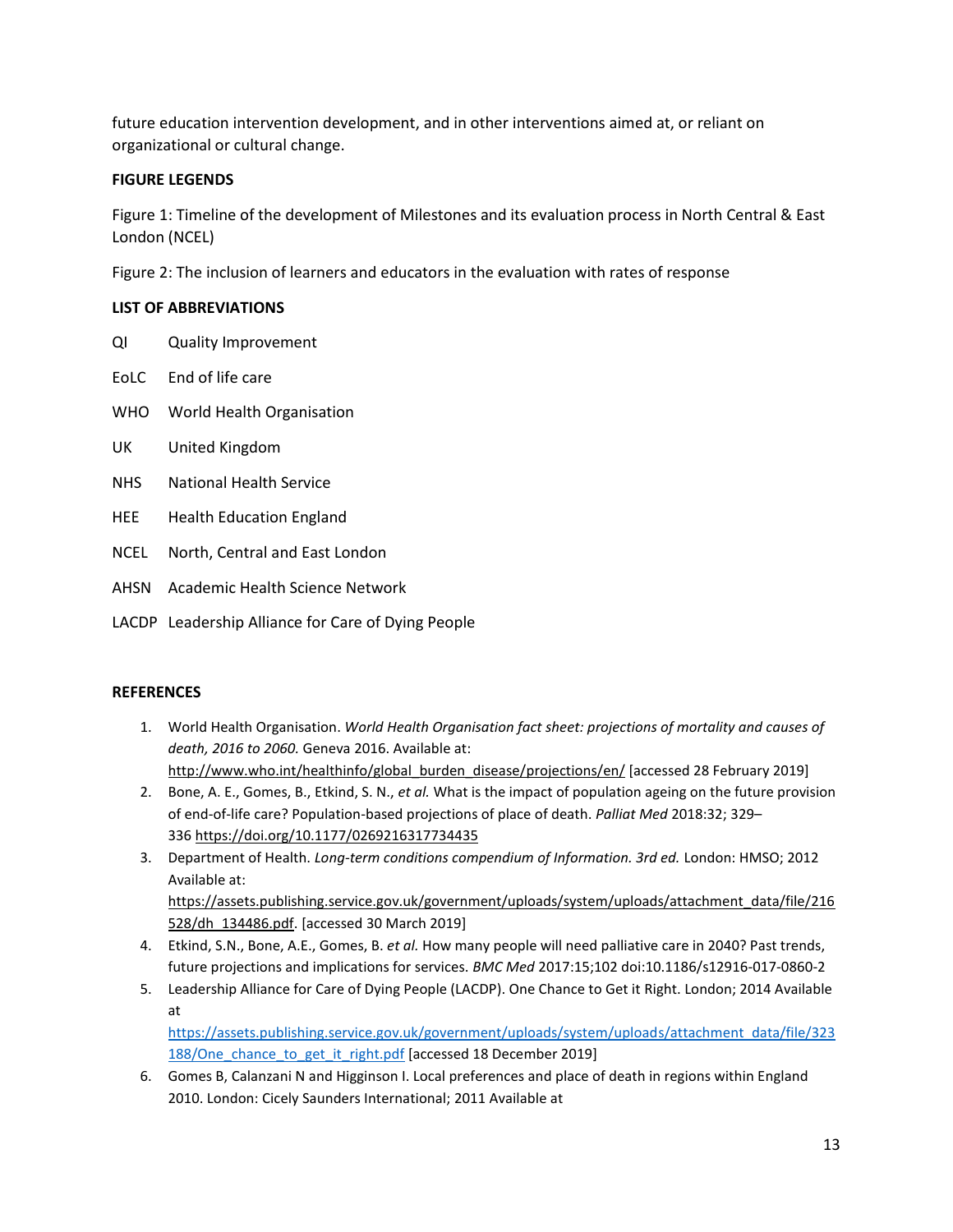<https://pdfs.semanticscholar.org/34a3/4db13024a72307e16c3c95b6c9c723299a72.pdf> [accessed 18 December 2019]

- 7. National End of Life Care Intelligence Network. *Palliative and End of Life Care Profiles* London: Public Health England 2019 Available at<https://fingertips.phe.org.uk/profile/end-of-life> [accessed 28 February 2019]
- 8. Neuberger, J. *More Care, Less Pathway. A Review of the Liverpool Care Pathway*. London: Department of Health and Social Care; 2013 Available at [https://assets.publishing.service.gov.uk/government/uploads/system/uploads/attachment\\_data/file/212](https://assets.publishing.service.gov.uk/government/uploads/system/uploads/attachment_data/file/212450/Liverpool_Care_Pathway.pdf) 450/Liverpool Care Pathway.pdf [accessed 18 December 2019]
- 9. Parliamentary and Health Service Ombudsman. *Dying without Dignity* London: Parliamentary and Health Service Ombudsman; undated. Available at [https://www.ombudsman.org.uk/sites/default/files/Dying\\_without\\_dignity.pdf](https://www.ombudsman.org.uk/sites/default/files/Dying_without_dignity.pdf) [accessed 18 December 2019]
- 10. Aiken, L., Clarke, S., Sloane, D. Hospital staffing, organization, and quality of care: cross-national findings. *Nurs Outlook* 2002:50;187-194 <https://doi.org/10.1067/mno.2002.126696>
- 11. National Council for Palliative Care. *Ambitions for Palliative and End of Life Care: A national framework for local action 2015-2020.* London: National Council for Palliative Care 2015 Available at [http://endoflifecareambitions.org.uk/wp-content/uploads/2015/09/Ambitions-for-Palliative-and-End-of-](http://endoflifecareambitions.org.uk/wp-content/uploads/2015/09/Ambitions-for-Palliative-and-End-of-Life-Care.pdf)[Life-Care.pdf](http://endoflifecareambitions.org.uk/wp-content/uploads/2015/09/Ambitions-for-Palliative-and-End-of-Life-Care.pdf) [accessed 28 February 2019]
- 12. Health Education England and Public Health England. *Facing the Facts, Shaping the Future. A draft health and care workforce strategy for England to 2027.* London: Health Education England; 2017 Available at: [https://www.hee.nhs.uk/sites/default/files/documents/Facing%20the%20Facts%2C%20Shaping%20the%](https://www.hee.nhs.uk/sites/default/files/documents/Facing%20the%20Facts%2C%20Shaping%20the%20Future%20%E2%80%93%20a%20draft%20health%20and%20care%20workforce%20strategy%20for%20England%20to%202027.pdf) [20Future%20%E2%80%93%20a%20draft%20health%20and%20care%20workforce%20strategy%20for%20](https://www.hee.nhs.uk/sites/default/files/documents/Facing%20the%20Facts%2C%20Shaping%20the%20Future%20%E2%80%93%20a%20draft%20health%20and%20care%20workforce%20strategy%20for%20England%20to%202027.pdf) [England%20to%202027.pdf](https://www.hee.nhs.uk/sites/default/files/documents/Facing%20the%20Facts%2C%20Shaping%20the%20Future%20%E2%80%93%20a%20draft%20health%20and%20care%20workforce%20strategy%20for%20England%20to%202027.pdf) [Accessed 28 February 2019]
- 13. Bonk. CJ, Graham. CE. The handbook of blended learning: global perspectives, local designs. San Francisco, CA: Pfeiffer, 2006.
- 14. Charlton, R., Ford, E. Education needs in palliative care, *Fam Pract* 1995:12;70– 74 <https://doi.org/10.1093/fampra/12.1.70>
- 15. Royal College of Physicians. Never too busy to learn. London: RCP;2018 Available at: [\(file:///C:/Users/rb230/Downloads/Never%20too%20busy%20to%20learn\\_report%20FINAL\\_0.pdf\)](file:///C:/Users/rb230/Downloads/Never%20too%20busy%20to%20learn_report%20FINAL_0.pdf) [accessed 28 February 2019]
- 16. Illing, J., Corbett, S., Carter, M. et al. *How does the education of health and social care staff lead to patient benefit: a realist synthesis? Interim report for the Department of Health*. Oral presentation at Association for Medical Educators in Europe, Basel, Switzerland 2018
- 17. Yardley, S., Teunissen, P.W., Dornan, T. Experiential learning: AMEE Guide No. 63, *Med Teach* 2002:34;e102-e115 DOI: [10.3109/0142159X.2012.650741](https://doi.org/10.3109/0142159X.2012.650741)
- 18. [NHS](http://www.hra-decisiontools.org.uk/ethics/) Health Research Authority *Do I need NHS REC approval?* London: NHS England: 2018 Available at <http://www.hra-decisiontools.org.uk/ethics/> [accessed 18 December 2019]
- 19. Virginia Braun & Victoria Clarke (2006) Using thematic analysis in psychology, Qualitative Research in Psychology, 3:2, 77-101, DOI: [10.1191/1478088706qp063oa](https://doi.org/10.1191/1478088706qp063oa)

# **ACKNOWLEDGEMENTS AND DECLARATIONS**

All authors contributed to the design, conduction, analysis and interpretation of this study and to the creation of this manuscript, including approval of submitted version.